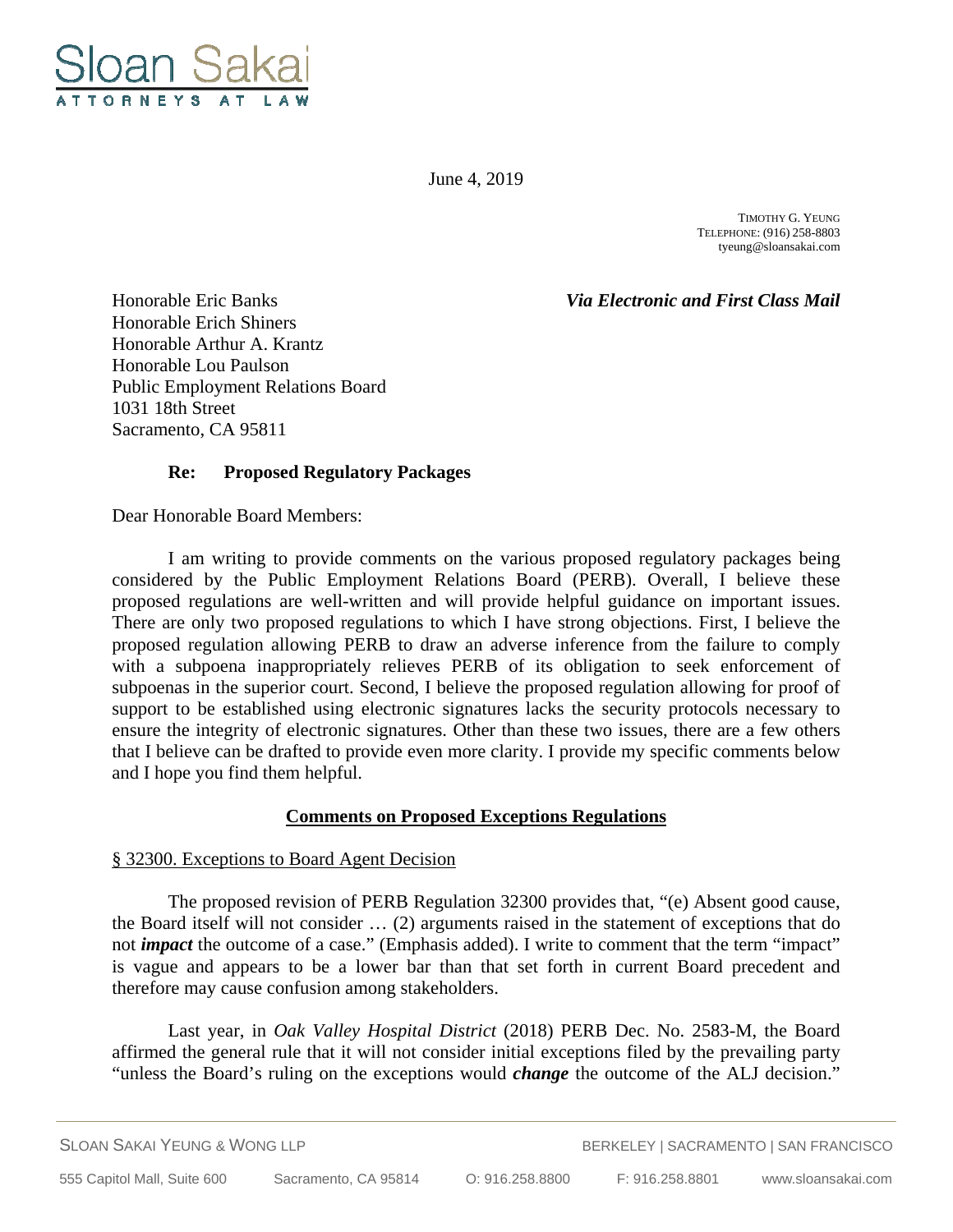

(*Oak Valley Hospital District* (2018) PERB Dec. No. 2583-M, at p. 5 (*citing* to *Fremont Unified School District* (2003) PERB Dec. No. 1528) (Emphasis added).) The rationale for this policy is that "[t]he Board should not be forced to expend its limited resources correcting harmless errors in the record." (*Ibid*.) Further, such a rule prevents a prevailing party from unilaterally transforming a proposed decision into a precedential one by filing initial exceptions over a harmless error.

 By utilizing the term "impact" instead of "change," the Board appears to be lowering the bar for the types of situations where it will consider exceptions by a prevailing party. For example, even correcting a "harmless" error arguably has an "impact" on a decision. Accordingly, by utilizing the term "impact" the Board appears to be opening the door to allowing a prevailing party to transform a proposed decision into a precedential one by filing exceptions over issues that merely have an "impact" on a decision but will not change it. I respectfully submit that such an outcome is contrary to public policy.

 Accordingly, consistent with Board precedent the Board should consider using the term "change" instead of "impact." In the alternative, the Board could moot this entire issue by revising PERB Regulation 32320 to allow itself the ability to designate only certain Board decisions as precedential. This latter option would be my preferred one.

### **Comments on Proposed Recusal Regulations**

### § 32155. Recusal

 PERB Regulation 32115, subdivision (e), currently provides that when a Board member recuses herself or himself *sua sponte*, the Board member's declaration declaring the disqualification "shall be made part of the official record of the Board." This requirement is missing in the proposed revision of PERB Regulation 32155. While the lack of this requirement, by itself, is not particularly significant it does raise an important question regarding notice to the affected parties.

 As written, there appears to be no requirement by the Board to notify the affected parties of the *sua sponte* recusal of a Board member. Indeed, under current Board practice the parties are generally unaware of the Board members assigned to the panel considering a case until a Board decision is issued. This lack of notice poses two potential problems under the revised regulation. First, if the parties are unaware of the Board members assigned to a case until a decision is issued, a motion for recusal could be made after a party has reviewed the Board's decision. This is problematic because if recusal is warranted, the Board's limited resources may have been wasted in preparing the initial decision. Second, the lack of notice may actually encourage parties to file motions for recusal when such a motion may be unnecessary. For example, if a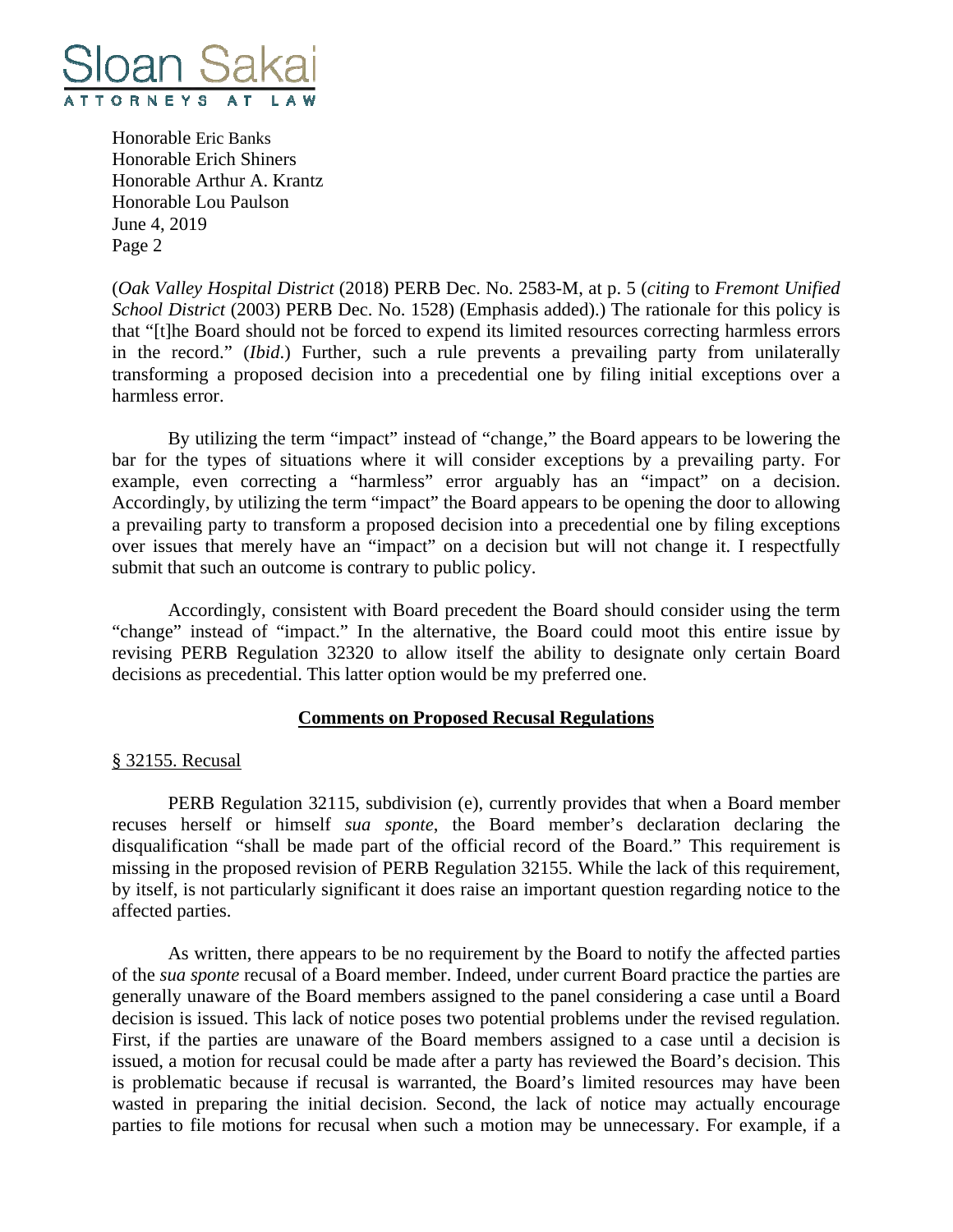

party knows that a Board member has a disqualifying relationship with the opposing party, the party may feel obligated to file a motion for recusal at the outset of any Board proceedings in order to ensure that the Board member is not empaneled to the case. However, such a motion may be completely unnecessary if the Board member has already recognized the disqualifying relationship and recused herself or himself *sua sponte*. But without notice, the affected parties would not be aware of the Board member's recusal.

 Accordingly, I would suggest that the revised regulation include a provision requiring notice to the affected parties if a Board member recuses herself or himself *sua sponte*. This requirement would also have the benefit of eliminating disputes over when a party becomes aware of the Board members assigned to any particular case.

 Although it is unnecessary to include this level of detail in the regulations, I note that the ideal time to inform the parties of such a recusal would be in the letter notifying the parties that a case is complete and has been placed on the Board's docket. Ideally, that notice would specify the Board members assigned to the panel considering the case or at least set forth any recusals by any Board members.

# **Comments on Proposed Regulations on Subpoenas, Motions and Authority of Board Agents**

### General Comments

 $\overline{a}$ 

 Notably, the proposed regulations do not address one of the most common areas of dispute regarding subpoenas: how much notice must be provided. In my experience, it is not at all uncommon to receive subpoenas only days before a hearing. Obviously, such short notice makes it very difficult to comply and almost always necessitates a motion to revoke.

 I would propose that PERB expressly adopt the generally applicable minimum standards of at least ten (10) days' notice for a testimonial subpoena and twenty (20) days' notice for a records subpoena.<sup>1</sup> However, even with these time-lines witnesses may not be available and there may be insufficient time to gather necessary documents. Experienced PERB advocates generally serve subpoenas at least 30 to 90 days before the hearing. Thus, PERB may want to consider even longer time-lines to avoid disputes over witness availability and disputes over burdens of production.

<sup>&</sup>lt;sup>1</sup> *See, e.g.*, Code of Civ. Proc., §1987, sub. (c). Obviously, there could be situations where these notice requirements are insufficient to allow time for compliance and situations where less notice may be appropriate.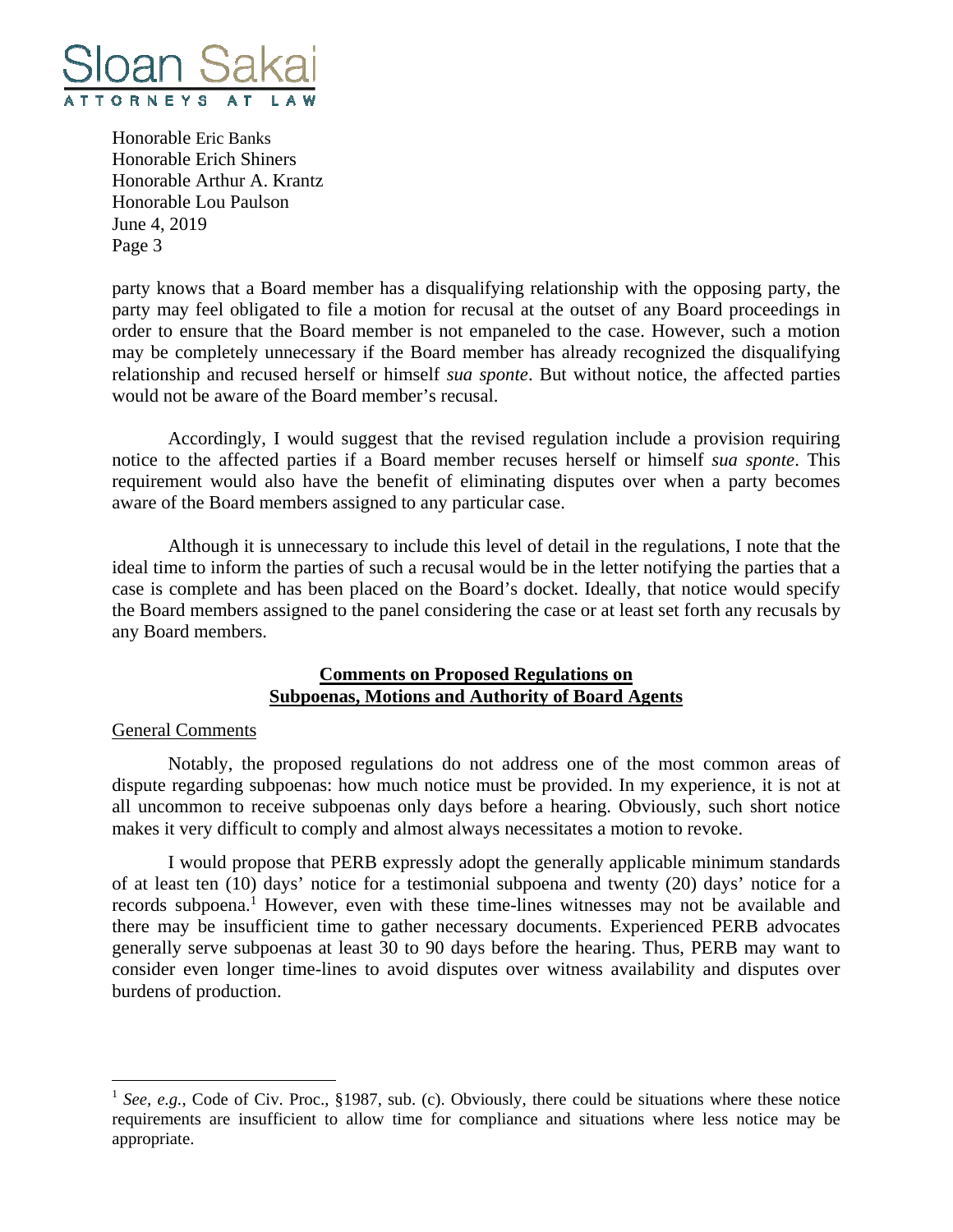

#### 32150(e)(1). Subpoenas.

 The proposed PERB Regulation 32150, subdivision (e)(1), provides that a motion to extend the production date may be filed at least five (5) working days before the scheduled requested production date. First, the use of "working" days in this section, when all other references are to calendar days, is an unnecessary trap for practitioners. I would request that the Board change this and all other requirements to calendar days.

 More important, the requirement of five days—whether working or calendar—assumes that a records subpoena has been served at least five days before the production date. But that is not a certainty given the lack of a specific timeline for service of a records subpoena. The simplest way to solve this issue is to specify that a records subpoena must be served with at least twenty (20) days' notice.

#### 32150(h). Subpoenas.

 The proposed PERB Regulation 32150, subdivision (h), provides that as an alternative to seeking enforcement of a subpoena, the Board may draw adverse inferences from a responding party's failure to comply with a valid subpoena. I have strong objections to this new provision and believe that it exceeds PERB's authority.

 It is well-established that PERB, as an administrative agency, does has not have the authority to enforce subpoenas directly or to hold individuals in contempt to failure to comply with a subpoena. (*See Community Learning Center Schools, Inc*. (2017) PERB Dec. No. Ad-448.) Instead, PERB must bring an action in superior court to enforce compliance with a subpoena (*See* Gov. Code, §3541.3, subd. (j); PERB Regulation 32150, subd. (f).) By allowing an adverse inference to be drawn from the failure to comply with a subpoena, PERB is essentially relieving itself of its obligation to seek enforcement in superior court. Moreover, as the below example illustrates, such a practice is highly prejudicial to a responding party with good faith objections to a subpoena.

 For example, assume a typical case where a union issues a subpoena to an employer for records. Let's assume the employer timely raises good faith objections to the scope of the subpoena in a motion to revoke but that the Administrative Law Judge denies the motion. Let's further assume that the employer maintains its objections and believes that a superior court would deny enforcement of the subpoena. Under current law, the union would have to request that the Office of the General Counsel seek to enforce the subpoena in superior court. At that time, the employer could raise its objections and obtain a court decision on the validity of the subpoena.

 Under the proposed regulation, instead of requesting enforcement the union could simply request that the Board draw an adverse inference from the employer's continued good faith refusal to comply with the subpoena. This places the employer in an untenable situation: 1)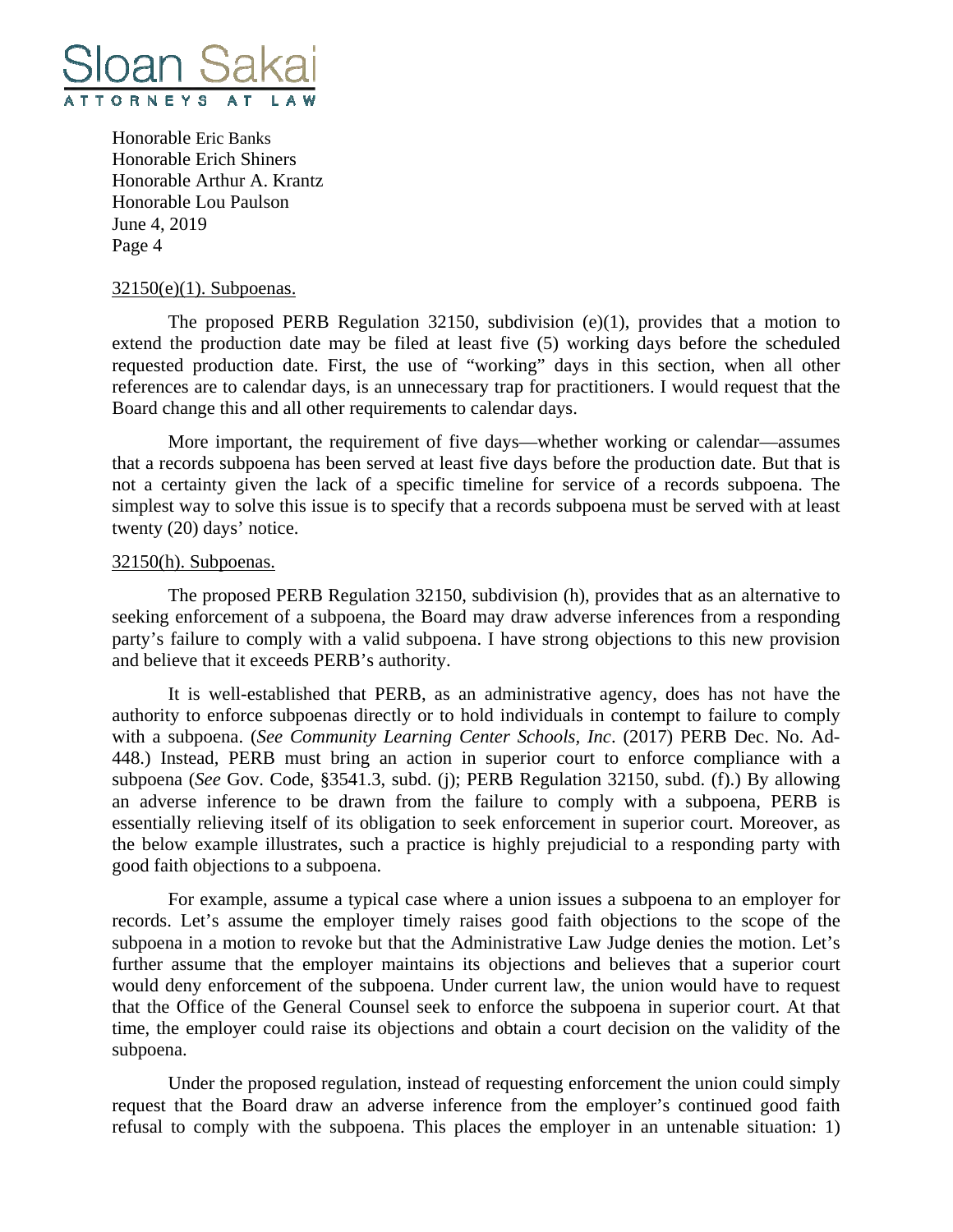

maintain its good faith objections in the hope of obtaining judicial review and risk an adverse inference; or 2) comply with the subpoena even though there has been no judicial review.

 In civil litigation, an employer faced with this dilemma could proactively seek a protective order in lieu of the other party seeking a motion to compel. However, there is no authority under the statutes administered by PERB for a party, on its own, to seek a protective order in superior court. Given the lack of clear statutory authority for a party to seek a protective order, the proposed regulation essentially excuses PERB from seeking enforcement in superior court and effectively denies a responding party judicial review. Accordingly, I strongly object to this proposed regulation.

 In the alternative to the proposed regulation, I would not object to an adverse inference after a final court order compelling compliance has been issued by a court and the responding party continues to refuse to comply.

### **Comments on Proposed E-File Regulations**

32700. Proof of Support.

The proposed revision of PERB Regulation 32700 provides that:

(e) Subject to subsections (a), (b), (c) and (d) of this section, proof of support may consist of any one of the following original documents or a combination thereof:

…

(5) A notarized list of employees who are not exclusively represented by an employee organization and who have electronically signed authorization cards indicating the employees' desire to be represented by an employee organization, provided that the list is accompanied by the date of each employee's electronic signature, a printout of a sample of the electronically signed forms, and a sworn declaration demonstrating that the employee organization has obtained *electronic signatures using generally accepted security protocols or their equivalent***.**  (Emphasis added)

 This proposed revision is presumably in response to the Board's decision in *Regents of the University of California* (2018) PERB Order Ad-459-H where the Board held that electronic signatures cannot be submitted as proof of support, absent a change in the regulations.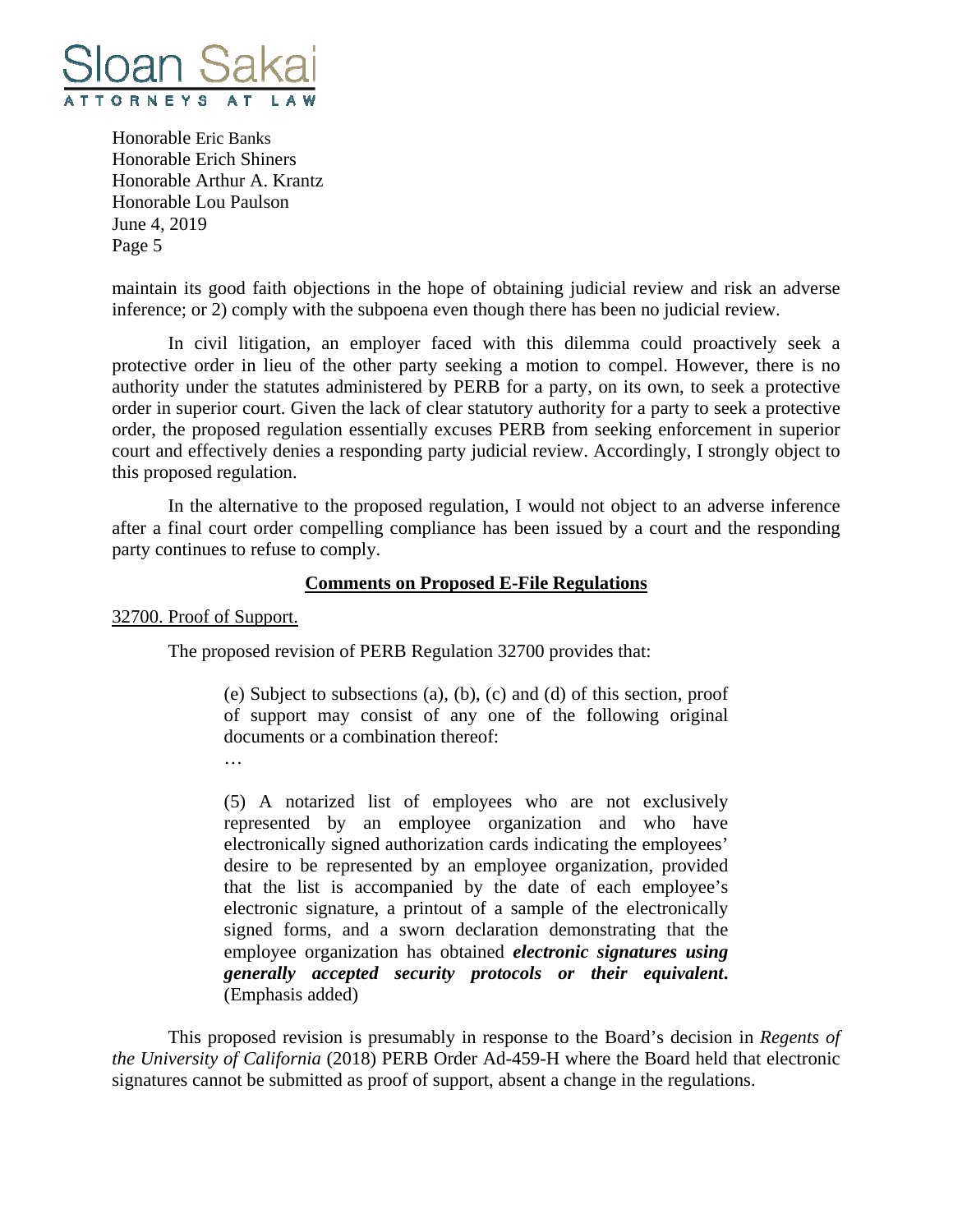

 While I do not object to the concept of electronic signatures as proof of support, I strongly object to the proposed regulation as being inadequate to ensure the integrity of any electronic signatures. Specifically, the reference to "generally accepted security protocols or their equivalent" is far too vague and ambiguous. PERB must instead either provide additional guidance as to what constitutes an acceptable security protocol for electronic signatures or provide a direct reference to such requirements.

 For example, the California Secretary of State (SOS) has promulgated regulations on "digital signatures." (2 Cal. Code of Regs., §22000 et. seq.) The SOS regulations expressly require that an acceptable technology for digital signatures must meet the following requirements of Government Code section 16.5:

- 1. It is unique to the person using it;
- 2. It is capable of verification;
- 3. It is under the sole control of the person using it;
- 4. It is linked to data in such a manner that if the data are changed, the digital signature is invalidated;
- 5. It conforms to Title 2, Division 7, Chapter 10 of the California Code of Regulations.

 The SOS regulations further provide that technologies such as Public Key Cryptography and Signature Dynamics are acceptable technologies for use by public entities in California for accepting digital signatures. (2 Cal. Code of Regs., §22003, subd. (a), (b).) The regulations describe these technologies in detail and set forth specific requirements for new technologies to be accepted. Finally, the SOS regulations require that:

- 1. Prior to accepting a digital signature, public entities shall ensure that the level of security used to identify the signer of a document is sufficient for the transaction being conducted.
- 2. Prior to accepting a digital signature, public entities shall ensure that the level of security used to transmit the signature is sufficient for the transaction being conducted.
- 3. If a certificate is a required component of a digital signature transaction, public entities shall ensure that the certificate format used by the signer is sufficient for the security and interoperability needs of the public entity. (2 Cal. Code of Regs., §22005.)

 None of these requirements or specifications are set forth in PERB's proposed regulation. While PERB may intend to rely upon the SOS regulations, nothing in the proposed regulations require such reliance. Indeed, the proposed regulations are so devoid of any security protocols that any Board ruling relying on electronic signatures will almost certainly be subject to